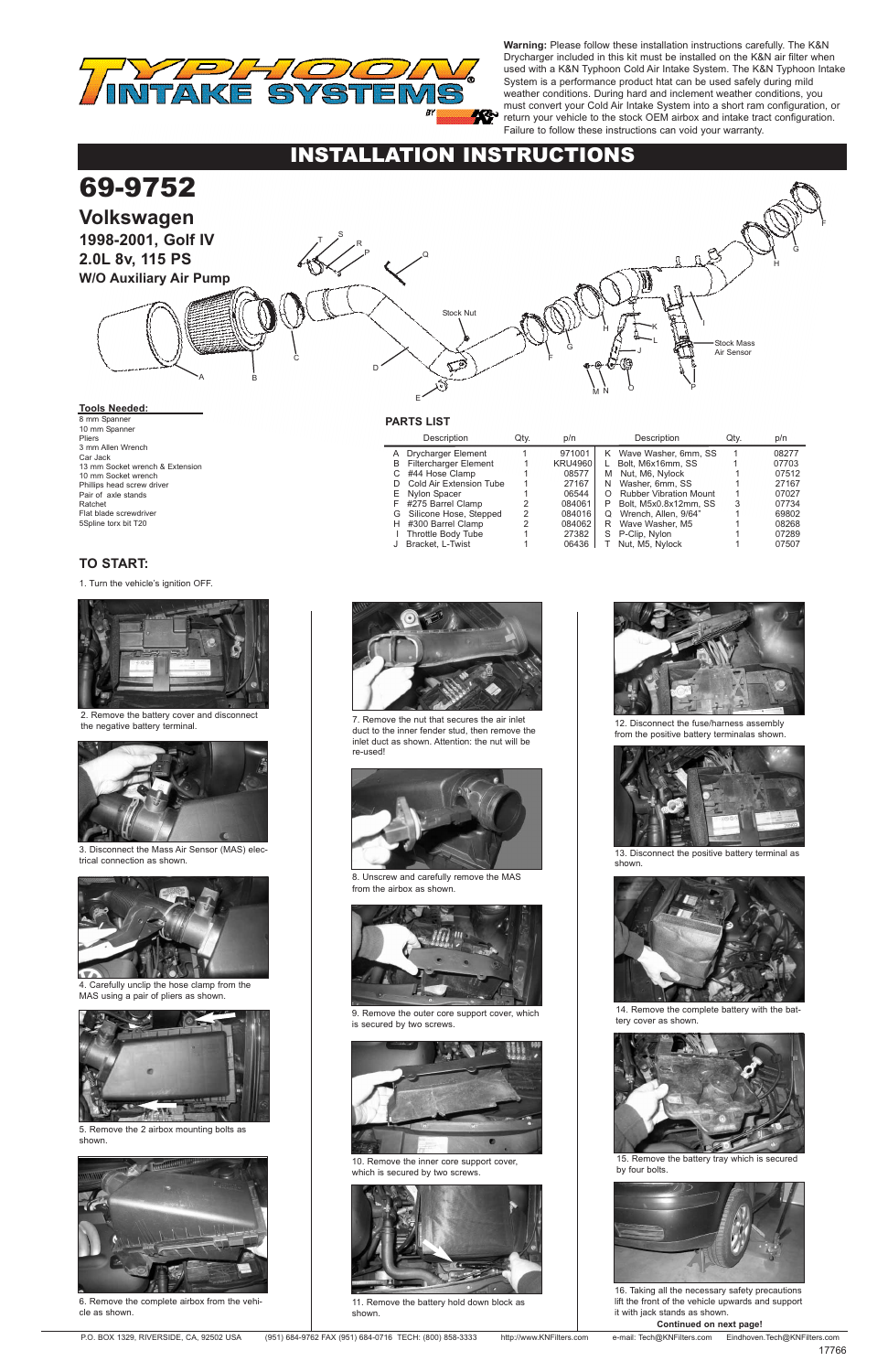# Continued INSTALLATION INSTRUCTIONS



25. Remove the small vacuum hose underneath the crank case vent as shown.



22. Reinstall the battery tray using the original four bolts.



23. Remove the small vacuum hose from the intake hose as shown.



24. Remove the crank case vent hose from the intake hose as shown.



21. Using the provided plastic clamp secure the harness to the inner fender using the M5 hardware supplied.



20. Remove the wire harness from the stud on the inner fender as shown.



26. Undo the clamp and remove the complete intake hose from the vehicle as shown.



27. Mount the MAS onto the new intake tube using the two M5 bolts supplied. **NOTE**: Before installing , inspect the inside of the tube for any debris, then clean the inside out with water and a towel.



28. Fit a silicone stepped hose supplied onto the throttle body using the #275 barrel clamp supplied. To tighten, use the 9/64" Allen wrench supplied.



29. Screw the rubber vibration stud supplied into the original air box mounting point as shown, and mount the "L" bracket onto the stud using the M6 nut and waved washer supplied. Do not fully tighten yet!



19. Remove the complete inner plastic headlight cover from the vehicle as shown.



18. From underneath the vehicle, remove indicated the lower plastic rivet from the inner plastic headlight cover .



17. Remove the two indicated upper plastic rivets from the inner plastic headlight cover.



34. Slide the hose installed in step 32 over the intake tube as shown (direction indicated by the arrow) and secure both barrel clamps. Now adjust the tubes for best fit and clearance and tighten all securing hardware and hose clamps.



33. Fit the nylon spacer supplied over the stud on the inner fender. Now feed the swedged end of the cold air extension tube into the hole in the inner fender, then line up the bracket with the stud as shown and secure with the nut removed in step 7. Don't fully tighten yet!



35. Fit the Drycharger around the filter. **NOTE:** The Drycharger's water repellant properties will last up to two years. See the parts list to re-order Drycharger if necessary.



36. From underneath the vehicle install the filter onto the cold air tube using the hose clamp supplied.



30. Slide the new intake tube into the silicone hose using the #300 barrel clamp supplied as shown. Don't fully tighten yet!



31. Mount the bracket to the stud on the intake tube using the wave washer and M6 bolt supplied as shown. Don't fully tighten yet!



32. Install a silicone hose and the two barrel clamps onto the cold air extension tube as shown. Make sure to fit the hose over the nonswedged end of the tube & don't fully tighten yet!



37. Reinstall the battery and the battery hold down block.



38. Reconnect the positive battery terminal and the fuse/harness assembly as shown.



39. Reconnect the negative battery terminal, the battery cover and the two core support covers as shown.

### **Continued on next page!**

P.O. BOX 1329, RIVERSIDE, CA, 92502 USA (951) 684-9762 FAX (951) 684-0716 TECH: (800) 858-3333 http://www.KNFilters.com e-mail: Tech@KNFilters.com Eindhoven.Tech@KNFilters.com



40. Reconnect the MAS electrical connection as shown.